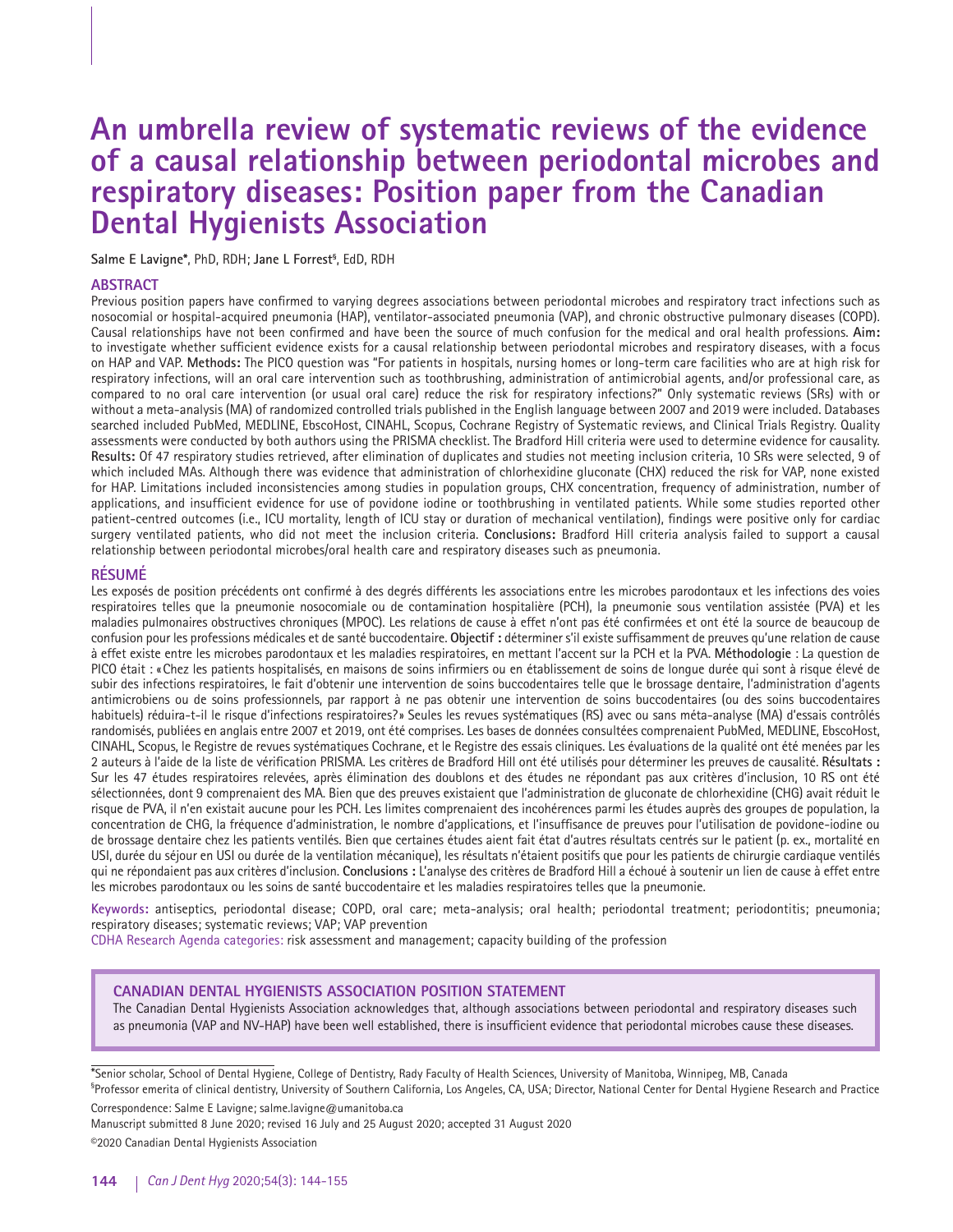#### **INTRODUCTION**

This position paper is the third in a series reviewing the state of the evidence of a causal relationship between periodontal disease and a systemic condition, in this case respiratory diseases. Because each of these papers forms the evidence for Canadian Dental Hygienists Association (CDHA) position statements, the information about causality in each paper's introduction section is essentially the same. It is important to clarify this concept for those who may not be familiar with or have the background to distinguish the difference between associations and causality, or for those who may not have read the earlier papers published in previous issues of this journal.

Relationships between periodontal disease/inflammation and a number of systemic diseases have been proposed since the late 1800s when physicians speculated that bacteria from the mouth caused everything from brain abscesses to arthritis.<sup>1,2</sup> With the onset of "periodontal medicine" in the early 1990s, studies investigating the relationships between numerous oral and systemic conditions have increased, with inflammation now recognized as a common factor. Despite the amount of research published over the last 30 years, questions remain about the exact nature of these relationships. While relationships may be in the form of associations or correlations, they should not be assumed as causal.

Unfortunately, the differences between associations and causality are not well understood, and the terms are often used interchangeably. A relationship merely describes how 2 variables *might* somehow be related or connected to each other. For instance, lung cancer rates are higher for people without a postsecondary education (who tend to smoke more), but that does not mean that someone can reduce his or her cancer risk just by getting a college or university education.3 An "association" refers to "a relationship between an exposure (or a characteristic) and a disease that is statistically dependent; that is, the presence of one alters the probability of observing the presence of the other. An association is a necessary condition of a causal relationship, but not all associations are causal. If there is no association, the variables are said to be independent."4

In order for a relationship to be coined as "causal," actual "cause and effect" must be determined through a very rigorous set of epidemiological criteria. One must be able to state with certainty that a specific exposure has been shown to cause a specific outcome.<sup>4</sup> Randomized clinical trials (RCTs) provide the strongest evidence for demonstrating cause and effect, rather than the outcome happening by chance. These experimental studies are the most methodologically challenging and ones in which the researcher controls or manipulates the variables (i.e., the intervention, its timing and dose) under investigation, such as in testing the effectiveness of a treatment, as compared to another treatment or a placebo.<sup>5</sup>

Often, when clinicians read a research article that is reporting a correlation or an association between an oral disease and a particular outcome of interest, they automatically, and incorrectly, jump to the conclusion that the relationship is causal. Prime examples of such misinterpretations are frequently found with proposed oral–systemic linkages, such as the assumption that periodontitis is one cause of heart disease or of adverse pregnancy outcomes, or that stress causes periodontitis. It is important for clinicians to understand that correlations and associations do not imply or equal causality. In fact, incorrect assumptions of causality are a major public health concern. From a public health perspective, any evidence should not be considered causal unless it has gone through very rigorous scrutiny using standard public health guidelines such as the Bradford Hill criteria for causality<sup>6</sup> (Table 1).

CDHA published position papers on oral–systemic linkages in 2004 $7.8$ , followed by updates in 2006 $9$  and 200710 with similar outcomes, reporting associations between periodontal disease and several systemic diseases. In particular, these papers identified strong evidence for an association between pneumonia and health-compromised seniors living in nursing homes and chronic care facilities.<sup>8</sup>

A recent systematic mapping of registers of clinical research trials conducted on periodontal medicine revealed 57 conditions that are currently hypothesized to be linked with periodontal diseases.<sup>11</sup> While it is beyond the scope of this current series of position papers to explore all of these proposed linkages, the status of 10 of these hypotheses will be evaluated in 5 position papers written by the same authors. The first 2 papers in this series analysed the state of the evidence of a causal relationship between periodontal disease and cardiovascular diseases $12$  and between periodontal disease and adverse pregnancy outcomes<sup>13</sup>. This third paper focuses on the evidence related to whether a causal relationship exists between periodontal microbes and respiratory diseases, with an emphasis on pneumonia, both ventilator-associated pneumonia (VAP) and hospitalacquired pneumonia (HAP)—more recently termed nonventilator hospital-acquired pneumonia (NV-HAP). Chronic obstructive pulmonary diseases (COPD) were excluded from this paper as the evidence of an association reported in the literature was weak and search results did not reveal any systematic reviews (SRs) or meta-analyses (MAs) on the topic.

Should you choose to read any of the individual SRs or the research articles discussed within them, you will come across the terms relative risk (RR), absolute risk ratio (ARR), numbers needed to treat (NNT), heterogeneity, and the symbol I<sup>2</sup>. The following are some basic definitions of each term.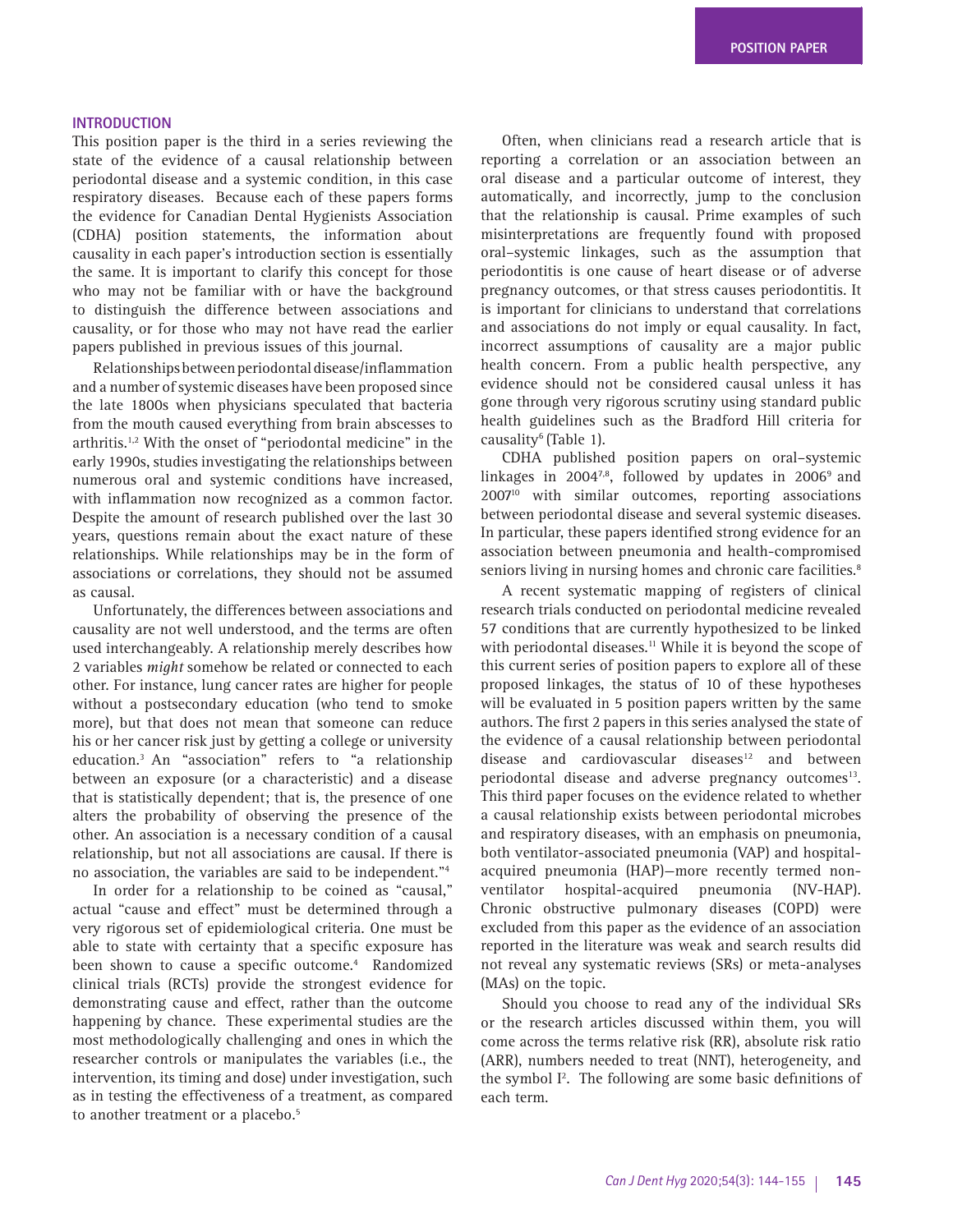#### Table 1. The Bradford Hill criteria for causality<sup>6</sup>

| Criteria                            | Meaning                                                                                                                                                                                                                                                                                                                                                                                                                                                                                                                                                            |
|-------------------------------------|--------------------------------------------------------------------------------------------------------------------------------------------------------------------------------------------------------------------------------------------------------------------------------------------------------------------------------------------------------------------------------------------------------------------------------------------------------------------------------------------------------------------------------------------------------------------|
| Strength of association             | A strong association is more likely to have a causal component than is a modest association. Strength of the association<br>is determined by the types of existing studies. The highest level studies from the evidence pyramid would represent the<br>strongest associations (i.e., RCTs and systematic reviews with meta-analyses) Results from these studies must demonstrate<br>an odds ratio or relative risk of at least 2.0 or above in order to be meaningful. Anything between 1 and 2 is weak while<br>$>$ 2 is moderate and $>$ 4 is considered strong. |
| Consistency                         | A relationship is repeatedly observed in all available studies.                                                                                                                                                                                                                                                                                                                                                                                                                                                                                                    |
| Specificity                         | A factor influences specifically a particular outcome or population. The more specific an association between a factor and<br>an effect, the greater the probability that it is causal.                                                                                                                                                                                                                                                                                                                                                                            |
| Temporality                         | The cause must precede the outcome it is assumed to affect (e.g., smoking before the appearance of lung cancer). Outcome<br>measured over time (longitudinal study).                                                                                                                                                                                                                                                                                                                                                                                               |
| Biological gradient (dose-response) | The outcome increases monotonically with increasing dose of exposure or according to a function predicted by a<br>substantive theory (e.g., the more cigarettes one smokes, the greater the chance of the cancer occurring).                                                                                                                                                                                                                                                                                                                                       |
| Plausibility                        | The observed association can be plausibly explained by substantive matter (i.e., biologically possible).                                                                                                                                                                                                                                                                                                                                                                                                                                                           |
| Coherence                           | A causal conclusion should not fundamentally contradict present substantive knowledge. (Studies must not contradict<br>each other.)                                                                                                                                                                                                                                                                                                                                                                                                                                |
| Experiment                          | Causation is more likely if evidence is based on randomized experiments or a systematic review of randomized experiments.<br>However, these RCTs may not be ethically possible and thus prospective rather than experimental studies, such as cohort<br>studies, may be the highest level of evidence available.                                                                                                                                                                                                                                                   |
| Analogy                             | For analogous exposures & outcomes an effect has already been shown (e.g., effects first demonstrated on animals or an<br>effect previously occurring on humans such as the effects of thalidomide on a fetus during pregnancy).                                                                                                                                                                                                                                                                                                                                   |

*Source:* Lavigne SE. From Evidence to Causality: How Do We Determine Causality? [Online course]. 2018. Available from: www.dentalcare.com/en-us/professionaleducation/ce-courses/ce530

**Relative risk (RR):** the ratio of the probability of an event occurring (e.g., developing a disease, preventing a negative outcome) in an exposed group to the probability of the event occurring in a comparison, non-exposed group  $(B/A)$ . A RR >1 indicates a positive benefit and a RR <1 indicates a negative risk.

**Absolute risk ratio (ARR):** the arithmetic difference between two rates, i.e., an event occurring in an exposed group minus the event occurring in a comparison, nonexposed group (A – B).

**Numbers needed to treat (NNT):** the number of clients (or teeth, surfaces, periodontal pockets, pneumonia) that need to be treated with the experimental treatment or intervention in order to have one additional client (or tooth, surface, periodontal pocket, pneumonia) benefit, or to prevent one adverse outcome. NNT is calculated as 1/ARR.

**Heterogeneity:** any variability or differences among studies brought together in a systematic review, such as in the intervention regimens or protocols (e.g., different concentrations of CHX); different delivery mechanisms (e.g., rinse, gel or foam); different frequency of application (e.g., once/day, twice/day or 3x/daily), and its study outcomes. SRs need ways to assess the variability in order to make decisions about pooling data or making comparisons.14

**I 2 :** the percentage of variation across studies that is due to heterogeneity rather than chance. This statistic is used to quantify inconsistency among studies in a metaanalysis. It often is found on forest plots displaying the results of a meta-analysis. A rough guide for interpretation is as follows:14

- 0% to 40%: might not be important
- 30% to 60%: may represent moderate heterogeneity
- 50% to 90%: may represent substantial heterogeneity
- 75% to 100%: considerable heterogeneity

The purpose of this series of updated position papers is to review the research undertaken since the publication of the last CDHA position papers in 2006 and early 2007 on these proposed relationships. Unlike the methodology used for the previous position papers and updates, this series of investigations is targeted more specifically at identifying whether the evidence has evolved from one of association to one of actual causality. In order to establish a causal relationship, interventional studies are required, thus only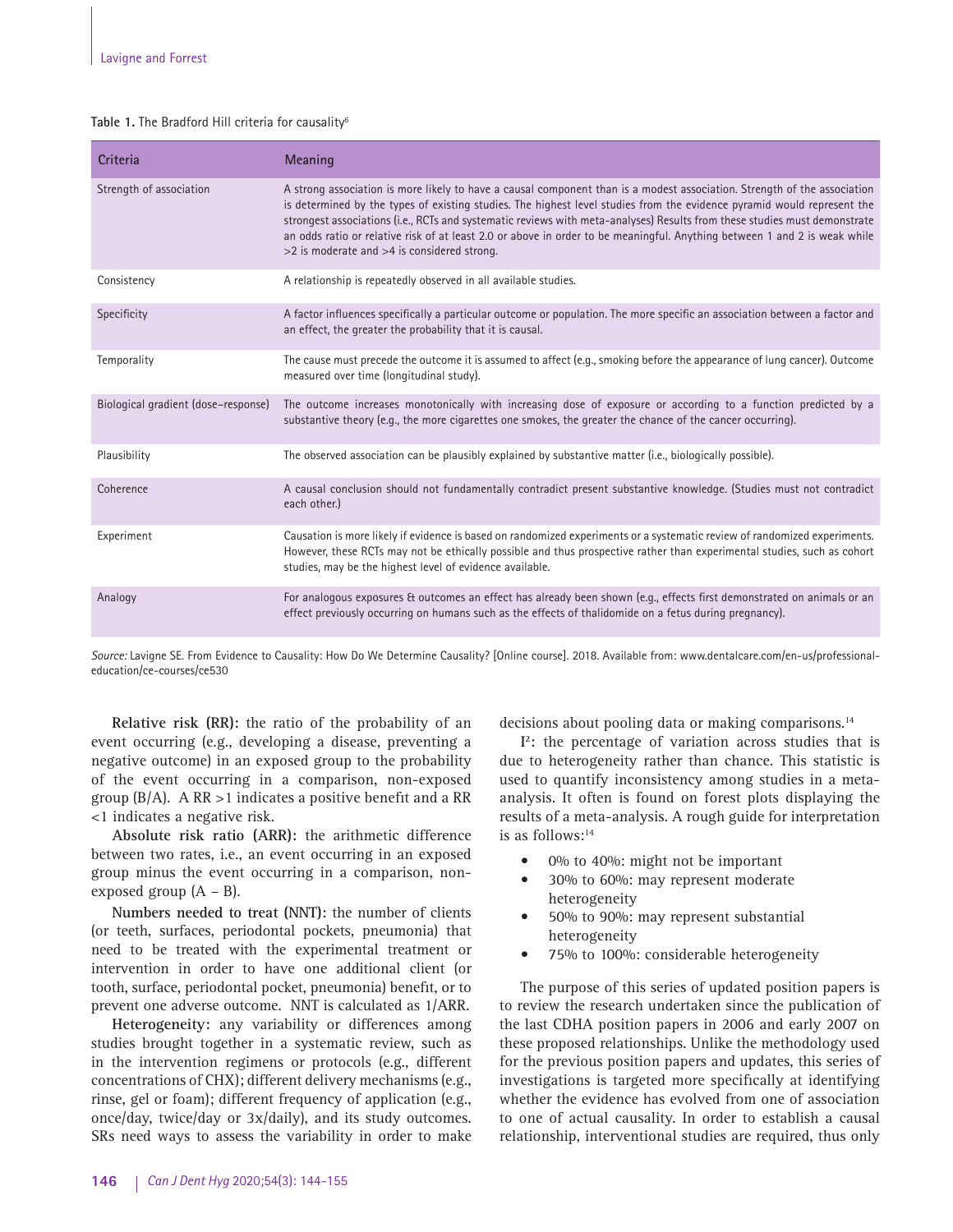the highest levels of evidence have been sought for these updates. This position paper is the third in the series and investigates whether a causal relationship exists between periodontal microbes and respiratory diseases.

## **METHODOLOGY**

The overarching PICO question explored in this series of position papers was customized for this paper on respiratory diseases, specifically pneumonia: "For patients in hospitals, nursing homes or long-term care facilities who are at high risk for respiratory infections (**Population**), will an oral care intervention such as toothbrushing, administration of antimicrobial agents, and/or professional care (**Intervention**), as compared to no oral care intervention (or usual oral care) (**Comparison group**), reduce the risk for respiratory infections?(**Outcome**)"

# **Eligibility criteria**

Both authors independently searched the literature, limiting the search to SRs with or without MAs of intervention studies using the inclusion and exclusion criteria described in Table 2. SRs and MAs of observational studies were excluded.

| Table 2. Inclusion and exclusion criteria |  |
|-------------------------------------------|--|
|-------------------------------------------|--|

| Inclusion criteria                 | <b>Exclusion criteria</b>                                                                                                                                                                                                                                            |
|------------------------------------|----------------------------------------------------------------------------------------------------------------------------------------------------------------------------------------------------------------------------------------------------------------------|
| Published between<br>2007 and 2019 | Published before 2007                                                                                                                                                                                                                                                |
| English language                   | Languages other than English                                                                                                                                                                                                                                         |
| SRs with or without<br>MAs of RCTs | Abstracts, posters, conference proceedings,<br>editorials or commentaries, duplicate studies,<br>narrative reviews, RCTs, observational studies/<br>both cohort and case-control and systematic<br>reviews of observational studies and/or case-<br>control studies. |
| Studies involving<br>humans        | Animal studies (in vivo, ex-vivo) and in vitro<br>studies                                                                                                                                                                                                            |

## **Search strategy**

- a. Databases searched were PubMed, MEDLINE, EbscoHost, CINAHL, Scopus, Cochrane Registry of Systematic Reviews, and Clinical Trials Registry (clinicaltrials.gov). Additionally, bibliographies of retrieved articles were hand searched for further relevant SRs and MAs and added when appropriate.
- b. Keywords used for each search were as follows: respiratory diseases; pneumonia; COPD, oral care; antiseptics, periodontal disease; periodontitis; periodontal treatment; oral health; VAP; VAP prevention; AND systematic reviews; meta-analysis
- c. Search strategies (limited to publications after 2007 and in the English language) were carried out according to the conventions required by

each database. Within the same database, multiple strategies were used. For example, searches within PubMed were as follows:

- (periodontal disease OR periodontitis) AND (VAP) AND systematic reviews
- (periodontal disease OR periodontitis) AND (ventilator-associated pneumonia) AND systematic reviews
- (periodontal disease OR periodontitis) AND (VAP) and the filter "Article Type," which provides check-off boxes including one for SRs and another for MAs

#### **Study selection**

Titles and abstracts of all articles retrieved using the specified inclusion criteria were screened independently by both authors. Their choices were then discussed to arrive at a consensus regarding their suitability for full-text reading. The selected articles were then independently reviewed, and consensus reached on their inclusion or exclusion.

## **Quality assessment**

The methodological quality of the selected SRs and MAs was assessed blindly by both authors using the PRISMA (Preferred Reporting Items for Systematic Reviews and Meta-Analyses) checklist tool,<sup>15</sup> available at www.prismastatement.org. Where inconsistencies occurred, scores were compared and discussed to reach consensus.

# **Data extracted**

Information extracted from each selected SR or MA was compiled and presented in table format: year published, number of RCTs included, country of origin, methods used for assessing risk of bias, heterogeneity, outcomes measured, and conclusions of the findings.

#### **RESULTS**

Forty-seven (47) SRs were retrieved from database searches and articles identified within these reviews. After eliminating duplicates, summaries of studies, and articles that did not meet the inclusion criteria,  $10$  studies<sup>16-25</sup> remained eligible for review, 9 of which included MAs.16-  $22,24,25$  A flow diagram (Figure 1) illustrates the details of the selection process; Table 3 reports the reasons for elimination of full-text articles.

Results of the quality appraisal of the 10 included SRs and MAs are shown in Table 4. Based on the PRISMA checklist's 27 items, scores ranged from 17 to 25. Agreement between the 2 independent evaluators was close to 100%, with a few scores being off by only 1 or 2 points. The quality of the systematic reviews was generally moderate to high, although 1 review did not report risk of bias<sup>19</sup> and 1 review did not include a quality assessment tool.<sup>18</sup>

Of the 10 included SRs and MAs, 7 were specific to prevention of VAP while 3 studies addressed both NV-HAP and NV-Nursing Home Acquired Pneumonia (NV-NHAP).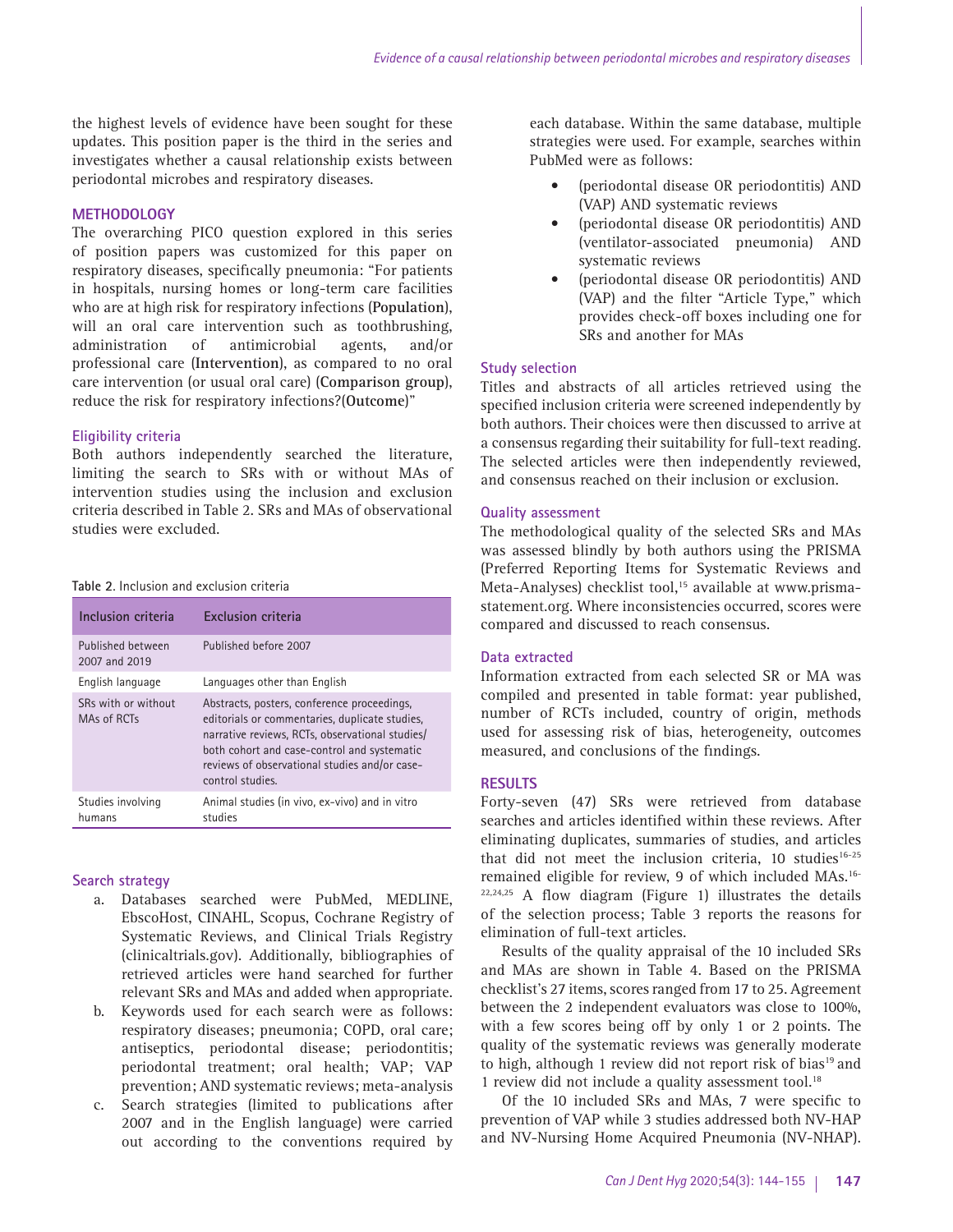

**Figure 1.** Respiratory diseases search flow diagram

The majority of these SRs showed mixed results for a variety of reasons. Weaknesses identified by the systematic review authors included different study designs, methodology, settings, mixed populations and interventions, along with the quality of reporting, and lack of power calculations (Table 5). Of the VAP SRs, most of the included studies investigated the effects of chlorhexidine (CHX) and/or povidone iodine on reducing the incidence of VAP. Three reviews included the effects of both manual and power toothbrushing on reduction of VAP. In the 3 NV-HAP/ NHAP SRs and MAs, a variety of interventions were included, such as professional oral care, toothbrushing by professionals, toothbrushing by staff, application of antimicrobial agents such as CHX, and povidone iodine brushing of the pharynx. Control groups in most studies were either usual care or placebo with the majority being usual care, which could comprise several interventions. Detailed results are presented in Tables 6 and 7.

#### **DISCUSSION**

It has been well established for over 2 decades that a relationship exists between periodontally associated microbes and respiratory infections such as pneumonia.7-10,33,35 The purpose of this umbrella review was to take this knowledge one step further to determine if new evidence exists to establish the nature of this relationship as causal. The relationship is based on the premise that oropharyngeal microorganisms are aspirated into the lower respiratory tract, colonize in the lungs, and develop pneumonia.26 A search of the scientific literature revealed that the most common diseases for which there are high-level research studies (RCTs) are hospital-acquired pneumonia (HAP/NV-HAP), nursing home-acquired pneumonia (NHAP/NV-NHAP), and ventilator-associated pneumonia (VAP). There is a lack of high-quality studies related to COPD and, thus, this relationship was not included in this umbrella review.

The occurrence of nosocomial pneumonia in health care facilities and nursing homes is a major public health concern. It is one of the major causes of mortality in nursing homes<sup>27</sup>; the prevalence of VAP is 8% to  $28\%$ <sup>28</sup> in mechanically ventilated hospital patients. Systematic reviews of the individual RCTs focused on different oral hygiene procedures delivered by different people such as oral health professionals, hospital staff, nursing home and long-term care staff, and individual patients or residents. Among the different procedures and products employed were antiseptics at different strengths and frequencies, with CHX being the most common intervention. In fact, regular oral care with CHX gluconate in hospitals has become the gold standard of care for the prevention of VAP in many countries in both North America and Europe.19 Some studies investigated the effects of toothbrushing on the prevention of nosocomial pneumonia, while others examined various interventions and strategies, ranging from professional oral care to toothbrushing by professionals and caregivers along with the application of a variety of antimicrobial agents.

Several of the VAP studies had mixed populations: some ventilated patients had had cardiovascular surgery while others were critically ill patients in intensive care units (ICU). The inclusion of cardiac surgery patients is problematic as they do not fit the definition for VAP which is "pneumonia developing in people who have receive mechanical ventilation for at least 48 hours."17 Cardiac surgery patients typically are intubated in the operating room and are extubated within one day. Thus, any pneumonia that they would be susceptible to would be nosocomial in nature, not ventilator associated.

Results from these mixed studies are confounded by the lack of focus on patient-centred outcomes, such as the effects of these various strategies on mortality, length of ventilation, and length of stay in ICUs. Despite this lack of focus on patient-centred outcomes, some SRs did report that the intervention administered had no effect on mortality, duration of mechanical ventilation or duration of ICU stay. Conversely, Klompas et al.<sup>19</sup> reported an increase in mortality among non-cardiac surgery patients in a meta-analysis of 12 RCTs, 9 of which included non-cardiac surgery patients randomized to receive CHX. Interestingly, this was not the case when compared with the 3 cardiac surgery studies in the review, where no effect on mortality was found among those using CHX. The authors proposed 2 potential explanations for these findings, the first being the possibility that patients may have inadvertently aspirated small amounts of CHX causing acute lung injury. The other explanation suggested use of CHX may have masked the actual diagnosis of pneumonia, resulting in false negative VAP tests precluding early antibiotic intervention.<sup>19</sup> This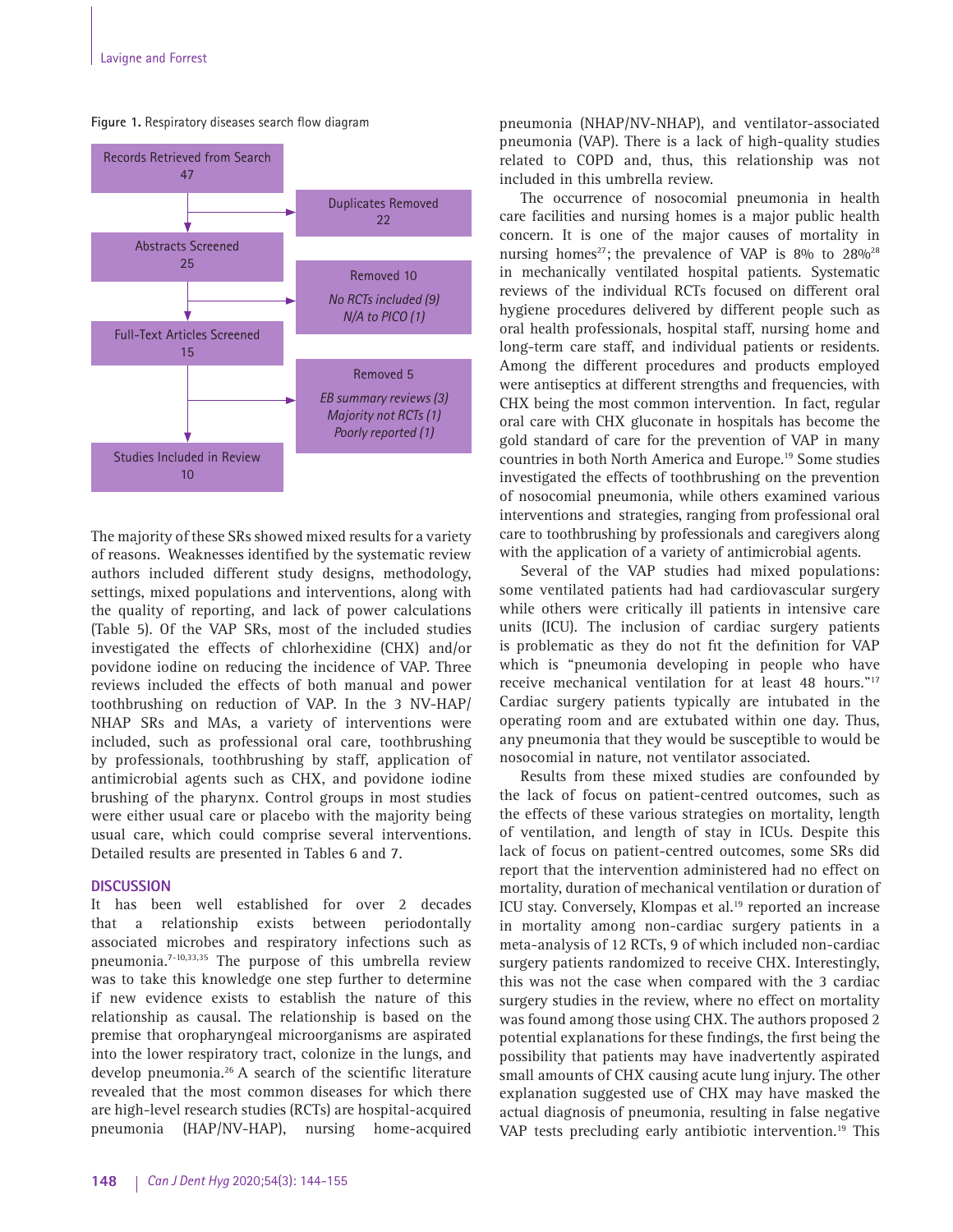**Table 3.** Screened respiratory articles included and deleted

|     | <b>Author &amp; Year</b>                                                                                 |    |    | Included Deleted Reason for deletion/Notes                                |
|-----|----------------------------------------------------------------------------------------------------------|----|----|---------------------------------------------------------------------------|
| 1.  | Agado & Bowen 201233<br>SR pneumonia or COPD                                                             |    | XX | RCTs included along with other studies; outcome association vs.<br>causal |
| 2.  | Astvaldsdóttir et al. 2018 <sup>34</sup><br>Knowledge                                                    |    | XХ | Focus on knowledge vs. causal                                             |
| 3.  | Azarpazhooh & Leake 2006 <sup>35</sup><br>SR of association between respiratory diseases and oral health |    | XX | Association investigated vs. not a causal relationship; too old           |
| 4.  | Cagnani et al. 2016 <sup>36</sup><br>SR aspiration pneumonia                                             |    | XX | No RCTs included in SR (case studies, cohort; lots of weaknesses)         |
| 5.  | Gomes-Filho et al. 2020 <sup>37</sup><br>SR/MA                                                           |    | XX | No RCTs included in SR                                                    |
| 6.  | Gu et al. 2012 <sup>16</sup><br>SR/MA toothbrushing                                                      | XX |    |                                                                           |
| 7.  | Hua et al. 2016 <sup>17</sup><br>Cochrane, SR/MA VAP; OH care                                            | XX |    |                                                                           |
| 8.  | Veitz-Keenan & Ferraiolo 2017 <sup>38</sup><br>Summary review of Hua                                     |    | XX | Summary review of Hua (which is included)                                 |
| 9.  | Kaneoka et al. 2015 <sup>18</sup><br>SR/MA NV-HAP w/o mechanical ventilation                             | XX |    |                                                                           |
| 10. | Klompas et al. 2014 <sup>19</sup><br>SR/MA VAP Reappraisal of routine use of CHX                         | XX |    |                                                                           |
| 11. | Labeau et al. 2011 <sup>20</sup><br>SR/MA VAP-CHX, P-Iodine                                              | XX |    |                                                                           |
|     | 12. Li et al. 2015 <sup>21</sup><br>SR/MA Antiseptics prevention of VAP                                  | XX |    |                                                                           |
| 13. | Liu et al. 2018 <sup>22</sup><br>Cochrane, SR/MA Prevention nursing home-acquired pneumonia              | XX |    |                                                                           |
| 14. | Mitchell et al. 2019 <sup>39</sup><br><b>SR NV-HAP</b>                                                   |    | XX | Only 6 of 15 included studies are RCTs; no separate analysis of<br>the 6  |
| 15. | Scannapieco 2014 <sup>40</sup><br>COPD summary review of Peter                                           |    | XX | Summary review and no RCTs in the Peter study (case-control<br>study)     |
| 16. | Sjögren et al. 2008 <sup>23</sup><br>SR/MA OH effect pneumonia & respiratory diseases                    | XX |    |                                                                           |
|     | 17. Sjögren et al. 2016 <sup>41</sup><br>SR/MA Older with pneumonia in hospitals or nursing homes        |    | XX | Poorly reported; poor definition of groups and terms                      |
| 18. | Shi et al. 2013 <sup>24</sup><br>SR/MA, VAP, CHX                                                         | XX |    |                                                                           |
| 19. | Richards 2013 <sup>42</sup><br>EBD review of Shi                                                         |    | XX | Summary review of Shi (which is included)                                 |
| 20. | Spreadborough et al. 201643<br><b>VAP</b>                                                                |    | XX | No RCTs included in SR                                                    |
| 21. | van der Maarel-Wierink et al. 2011 <sup>44</sup>                                                         |    | XX | No RCTs included in SR                                                    |
| 22. | Villar et al. 2016 <sup>25</sup><br>SR/MA, VAP (CHX)                                                     | XX |    |                                                                           |
| 23. | Zeng et al. 2012 <sup>45</sup><br>MA, COPD                                                               |    | XX | No RCTs included in SR                                                    |
| 24. | Zeng et al. 2016 <sup>46</sup><br>Lung CA risk                                                           |    | XX | No RCTs included in SR<br>Risk of lung CA association                     |
| 25. | Zhou et al. 2011 <sup>47</sup><br>COPD, quality of life                                                  |    | XX | N/A to PICO and no RCTs in SR                                             |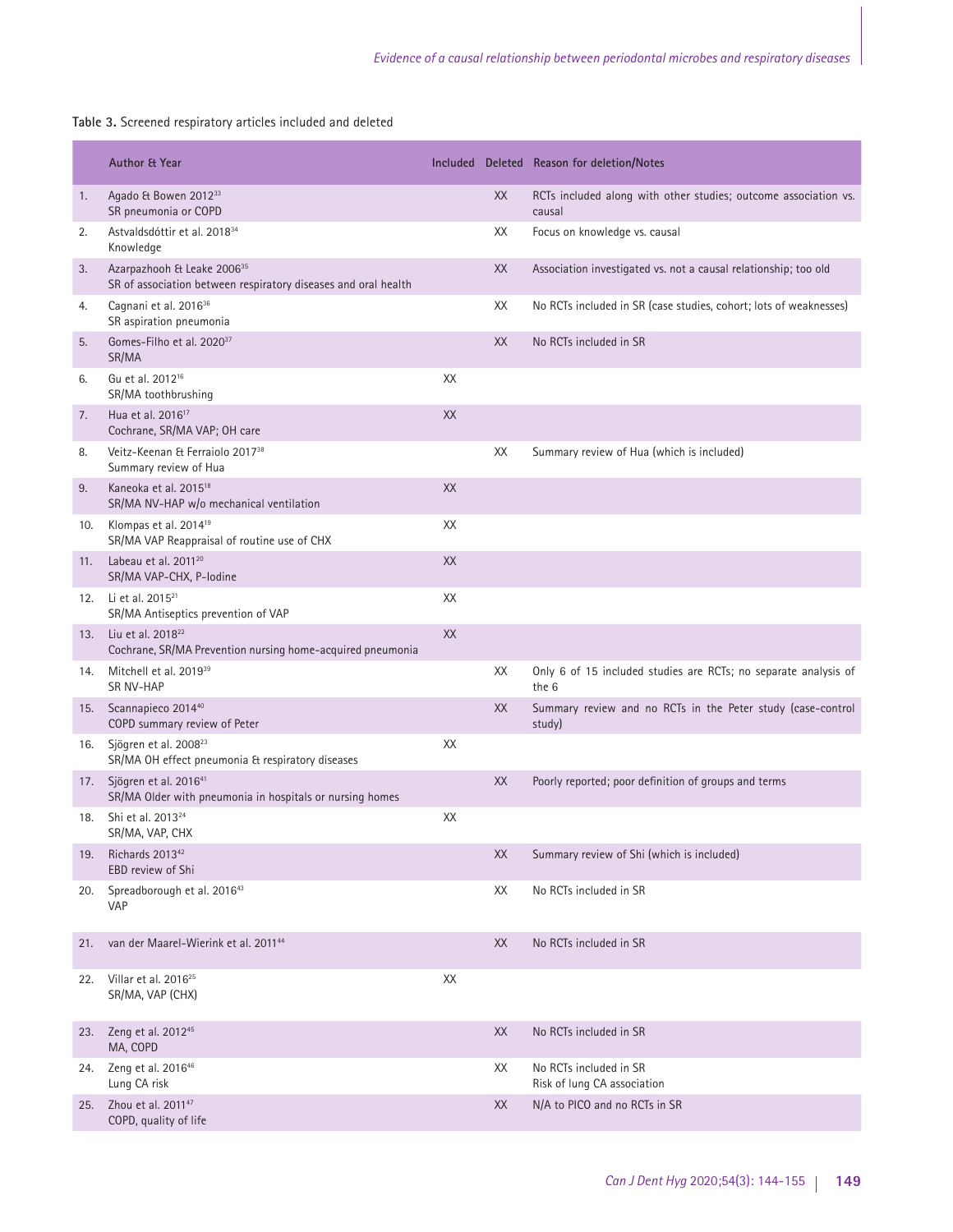| <b>Author (Country)</b>                           | <b>PRISMA</b> score<br>(max 27) | Heterogeneity                                                                              | <b>Risk of bias</b>                                                                      | <b>Quality assessment</b><br>instrument                                    | Number of RCTs & subjects;<br>outcome measure                                                                                                                     | Included meta-<br>analysis |
|---------------------------------------------------|---------------------------------|--------------------------------------------------------------------------------------------|------------------------------------------------------------------------------------------|----------------------------------------------------------------------------|-------------------------------------------------------------------------------------------------------------------------------------------------------------------|----------------------------|
| Gu et al. 2012 <sup>16</sup><br>(China)           | 24                              | $I^2 = 61.1\%$                                                                             | Unclear risk of bias                                                                     | Jadad scale<br>CHB <sup>a</sup>                                            | 4 RCTs, 828 subjects;<br>toothbrushing, prevention of VAP                                                                                                         | Yes                        |
| Hua et al. 2016 <sup>17</sup><br>(UK) Cochrane    | 25                              | $I^2$ = varies<br>with different<br>comparisons                                            | Low-quality<br>evidence                                                                  | CH <sub>Ba</sub>                                                           | 38 RCTs, 6016 subjects; oral<br>health care & incidence of VAP                                                                                                    | Yes                        |
| Kaneoka et al.<br>2015 <sup>18</sup> (US)         | 22.5                            | $I^2 = 0\%$                                                                                | High risk of bias                                                                        | CHB <sup>a</sup>                                                           | 5 RCTs, 1009 subjects; oral care<br>in preventing pneumonia in non-<br>ventilated patients                                                                        | Yes                        |
| Klompas et al.<br>$2014^{19}$ (US)                | 23                              | $I^2 = 0\%$ for cardiac<br>surgeries<br>$I^2 = 42\%$ for<br>non-cardiac surgery<br>studies | 11 of 16 studies<br>were high quality                                                    | Assessed random<br>sequence generation<br>& allocation<br>concealment only | 16 RCTs, 3630 subjects; CHX &<br>incidence of VAP;<br>compared cardiovascular surgery<br>patient outcomes with non-<br>cardiovascular surgery patient<br>outcomes | Yes                        |
| Labeau et al.<br>2011 <sup>20</sup> (Belgium)     | 23                              | $I^2 = 29%$ for CHX;<br>67% for Povi-lod                                                   | Not reported                                                                             | Checklist from<br>Dutch Cochrane                                           | 14 RCTs, 2481 subjects; oral<br>antiseptics & prevention of VAP                                                                                                   | Yes                        |
| Li et al. 2015 <sup>21</sup><br>(China)           | 23                              | $I^2 = 49.7\%$ for CHX;<br>54.8% for Povi-lod                                              | Begg's test revealed<br>no publication bias;<br>Jadad score 4 (high<br>quality)          | Jadad scale                                                                | 17 RCTs, 4249 subjects; oral<br>antiseptics & prevention of VAP                                                                                                   | Yes                        |
| Liu et al. 2018 <sup>22</sup><br>(China) Cochrane | 24                              | Cochrane's Q and I <sup>2</sup><br>$= 67\%$                                                | Low to very low<br>quality evidence<br>All studies<br>identified as high<br>risk of bias | CHB <sup>a</sup>                                                           | 4 RCTs, 3905/3546 subjects;<br>oral care & incidence of nursing<br>home acquired pneumonia                                                                        | Yes                        |
| Sjögren et al.<br>2008 <sup>23</sup><br>(Sweden)  | 17                              | No MA due to<br>heterogeneity of<br>study designs                                          | Jadad scores<br>between 3 and 5 for<br>3 of the RCTs                                     | Jadad scale                                                                | 15, of which only 5 studied<br>interventions; 10 were non-RCT                                                                                                     | No                         |
| Shi et al. 2013 <sup>24</sup><br>(China) Cochrane | 24.5                            | Chi <sup>2</sup> and $I2$                                                                  | $High = 17, Low = 5,$<br>Unclear $= 13$                                                  | CHB <sup>a</sup>                                                           | 35 RCTs, 5374 subjects; oral care<br>Et prevention of VAP in ICUs                                                                                                 | Yes                        |
| Villar et al. 2016 <sup>25</sup><br>(Brazil)      | 25                              | $I^2 = 45\%$                                                                               | $High = 8$ , Low = 1,<br>Unclear $=$ 4                                                   | CHB <sup>a</sup>                                                           | 13 RCTs, 1640 subjects;<br>incidence of VAP                                                                                                                       | Yes                        |

#### **Table 4.** Quality appraisal and summary of the systematic reviews/meta-analyses (n = 10)

<sup>a</sup>CHB (Cochrane Handbook for Systematic Reviews of Interventions)

second explanation is plausible as a Canadian study by Muscedere et al.29 demonstrated that culture-negative VAP diagnoses had higher mortality rates than culture-positive VAP. Although these mortality results from the Klompas et al.19 SR/MA were not statistically significant, the authors argued in favour of re-evaluating both the safety and efficacy of CHX for mechanically ventilated non-cardiac surgery patients.

Although several SRs and MAs produced significant results for reducing the incidence of VAP with CHX at  $0.12\%$ <sup>17,21,24</sup>, 2 studies demonstrated only positive effects with  $2\%$  concentrations<sup>20,25</sup> and/or with 4 times daily applications<sup>25</sup>. Villar et al.<sup>25</sup> failed to produce significant results for the oral application of CHX in VAP incidence. However, a subgroup analysis showed CHX at 2% concentrations as well as CHX administered 4 times daily to have a significant effect on reducing the incidence of VAP. Whereas the substantivity of CHX has been attributed to its presence in the oral cavity for >12 hours, its antimicrobial activity has been shown to last for only 7 hours after a mouthrinse.<sup>30,31</sup> This could account for the better results for the 4 times daily application and/or the use of a higher concentration.

Li et al.<sup>21</sup> had positive outcomes for CHX in reducing the incidence of VAP. However, the authors pointed out that more than half of the pooled study population in the MA were cardiosurgical patients, which they suggest could have influenced the results. In congruence with the Klompas et al.19 MA, subgroup analysis showed positive effects of the CHX to be most marked on the cardiac surgery patients  $(p = 0.001).^{21}$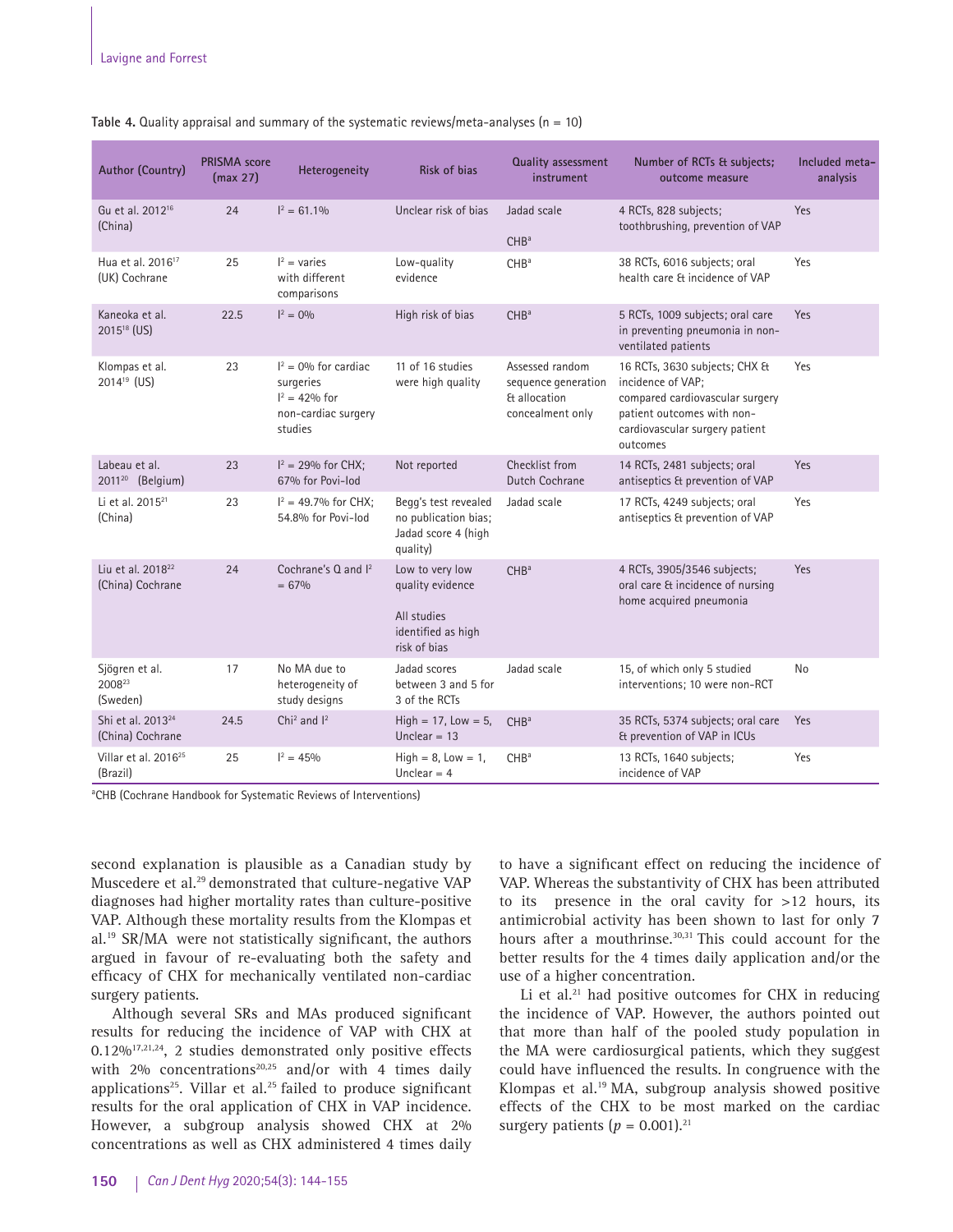**Table 5.** Summary of issues identified by authors of systematic reviews of RCTs

- 1. Inconsistency in defining or even including mention of periodontal disease status of study participants
- 2. Inconsistent definitions of VAP, HAP, and NHAP
- 3. Gold standard for diagnosing VAP not always used
- 4. Inconsistency in the type(s) of treatment(s) provided, i.e., timing, concentration of antimicrobial agents, frequency, clinician, use of antibiotics, mixing various interventions
- 5. Different settings and population groups
- 6. No mention of nursing or caregiver staff training re: providing oral care
- 7. Variation in outcomes measured and measurement technique used
- 8. No uniform methods for adjustment of confounders such as comorbidities and hospital treatment bundles for prevention of VAP
- 9. Comparison group in most studies was "usual care" anything from toothbrushing to mouthrinsing—which could confound results. Only a few included studies used a placebo
- 10. Quality of studies (methodological shortcomings) and reporting
- 11. Publication bias: so few studies involved in some SRs that publication bias was not assessed
- 12. Lack of power calculations in studies
- 13. More consistent use of CONSORT in the RCTs would improve the quality of the studies

Interestingly, results were not significant for combining CHX with toothbrushing despite positive results for application of CHX alone.<sup>24</sup> These results were consistent with findings from the other 2  $SRS/MAs^{16,17}$  involving toothbrushing for the prevention of VAP. These mixed results for the use of CHX are disappointing, particularly from a health policy perspective. Reducing the incidence of VAP using a measure such as CHX in addition to usual care, rather than treating it with systemic antibiotics, would be more cost effective and help to reduce the use of systemic antibiotics, which have become a major public health concern given the rise in antibiotic-resistant bacteria.<sup>32</sup>

The lack of clear results for the prevention of VAP with the application of CHX could be explained by the fact that decontamination with chlorhexidine is only one of several interventions performed in ICUs by the nursing staff and may not be the sole preventive measure. There is a specific "ventilator bundle" that is used in all ICUs to promote better ventilator care and patient outcomes.25 This bundle includes elevation of the head of the bed; daily sedation vacations and assessment of readiness to extubate; peptic ulcer disease prophylaxis; deep vein thrombosis prophylaxis; oral decontamination with CHX; coordinating spontaneous breathing trials with spontaneous awakening trials; early mobilization; conservative fluid management; and low tidal wave utilization.19,25 These confounders may significantly interfere with study results. It is also possible that the prevention of VAP may not be exclusively related to CHX.

What is of major interest and also very surprising is that numerous studies did not report the periodontal status of the study participants. In the Villar et al.<sup>25</sup> study, as an example, only 2 RCTs out of 13 included this information. This gap creates a huge problem when it comes to determining causality, particularly if it is unknown whether the patient even had periodontal inflammation, which would be the source of the microorganisms that have been hypothesized to initiate the pneumonia.

Using the Bradford Hill criteria for causation to determine whether a causal relationship exists between periodontal microbes and VAP/NV-HAP, it is clear that several criteria have not yet been satisfied. In examining the "strength of association," moderate evidence was presented by 4 of the 10 SRs and MAs for the use of CHX in lowering the risk for pneumonia, there was no evidence to support the use of povidone iodine, and there was weak to no evidence for the use of toothbrushing unless combined with professional oral care. The best evidence was for the use of CHX at a 2% concentration used 4 times daily. The criterion of "consistency" was not met since numerous inconsistencies in findings were reported. This situation also leads one to question whether studies with negative outcomes were turned away resulting in publication bias. Similarly, the criterion of "specificity," which requires similar outcomes in every instance, has not been demonstrated. The criterion of "temporality," where periodontal disease would be required to precede the respiratory disease, has not been established in these 10 SRs and MAs, definitely weakening the cause and effect hypothesis. In fact, few studies in these reviews even mentioned the periodontal or oral inflammatory status of the patient prior to administration of the intervention, which is problematic. Without this information, it is impossible to determine whether the oral cavity was the source of the microbes that initiated the pneumonia.

When considering the criterion of "dose–response," none of the studies included in these SRs compared results with various magnitudes of periodontitis, demonstrating that those with more severe periodontal inflammation would be at greater risk for pneumonia. The criterion of "biological plausibility," however, has been met, since numerous studies hypothesized that microorganisms from the oral cavity can serve as reservoirs for colonization and could be the source of infection travelling from the oral cavity to the lungs through aspiration. The criterion of "coherence" also has been previously met as numerous laboratory, animal, and human studies have established that a relationship does indeed exist between periodontal microbes and respiratory infections such as pneumonia. The criterion of "experiment" was not met in this review. Although numerous RCTs were conducted and evaluated in these 10 SRs and MAs, the results were mixed, and no study determined that periodontal microbes were the source of the infection. "Analogy," the weakest criterion, was not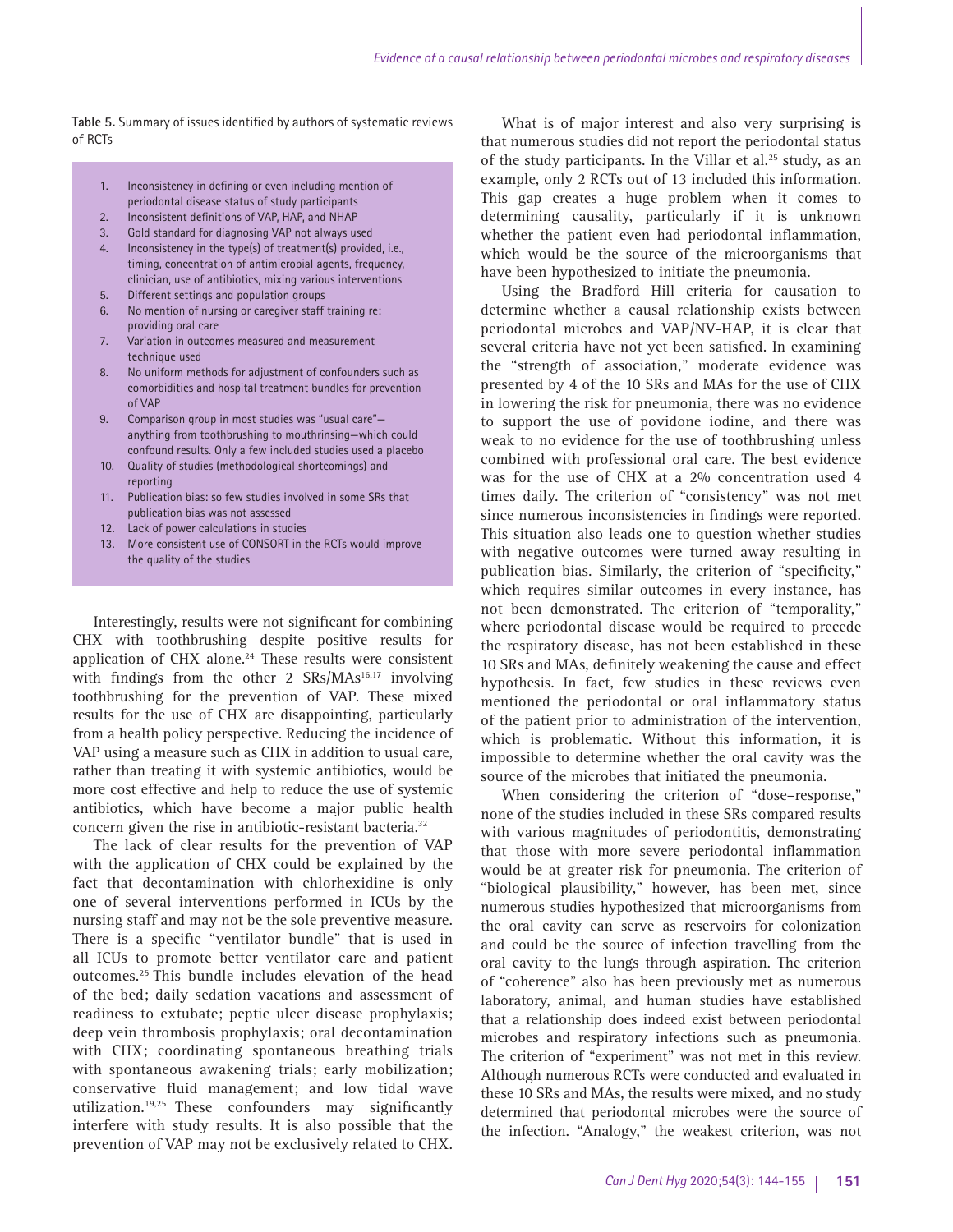|  |  |  | Table 6. Primary outcomes of retained studies for ventilator-associated pneumonia (7 studies) |
|--|--|--|-----------------------------------------------------------------------------------------------|
|--|--|--|-----------------------------------------------------------------------------------------------|

| <b>Interventions</b><br>(CHX, Povidone Iodine, Toothbrushing)                                                                                                                                                                                                                                                                    |                                                                                                                                                                                                     |                                                                                                                                                                                                                                                                                                                                                                                                                                                                                                                |  |  |  |
|----------------------------------------------------------------------------------------------------------------------------------------------------------------------------------------------------------------------------------------------------------------------------------------------------------------------------------|-----------------------------------------------------------------------------------------------------------------------------------------------------------------------------------------------------|----------------------------------------------------------------------------------------------------------------------------------------------------------------------------------------------------------------------------------------------------------------------------------------------------------------------------------------------------------------------------------------------------------------------------------------------------------------------------------------------------------------|--|--|--|
|                                                                                                                                                                                                                                                                                                                                  | Chlorhexidine gluconate (CHX)                                                                                                                                                                       |                                                                                                                                                                                                                                                                                                                                                                                                                                                                                                                |  |  |  |
| Outcome 1<br>No relationship                                                                                                                                                                                                                                                                                                     | Outcome 2<br>Possible relationship (mixed results)                                                                                                                                                  | Outcome 3<br>Positive relationship                                                                                                                                                                                                                                                                                                                                                                                                                                                                             |  |  |  |
| Klompas et al. <sup>19</sup><br>No reductions in VAP with CHX<br>Villar et al. <sup>25</sup><br>No overall reductions in VAP with CHX at 0.12%                                                                                                                                                                                   | Labeau et al. <sup>20</sup><br>Subgroup analysis favoured only the 2% CHX<br>application; results for cardio surgery patients were<br>stronger<br>For 0.12% CHX, risk reduction was not significant | Villar et al. <sup>25</sup><br>Only at 2% or administered 4x daily<br>Hua et al. $17$<br>CHX gel or mouthrinse as part of OHC reduced risk<br>of VAP by 18%<br>Shi et al. <sup>24</sup><br>Moderate evidence that CHX mouthrinse or gel as<br>part of OHC reduced risk of VAP by 40%<br>Li et al. $21$<br>Overall oral care including CHX reduced risk<br>of VAP but half the study group comprised<br>cardiosurgical patients who do not qualify for VAP<br>diagnosis, which may have influenced the results. |  |  |  |
|                                                                                                                                                                                                                                                                                                                                  | Povidone iodine                                                                                                                                                                                     |                                                                                                                                                                                                                                                                                                                                                                                                                                                                                                                |  |  |  |
| Outcome 1<br>No relationship                                                                                                                                                                                                                                                                                                     | Outcome 2<br>Possible relationship (mixed results)                                                                                                                                                  | Outcome 3<br>Positive relationship                                                                                                                                                                                                                                                                                                                                                                                                                                                                             |  |  |  |
| Labeau et al. <sup>20</sup><br>Effects not significant                                                                                                                                                                                                                                                                           | Shi et al. <sup>24</sup><br>Weak evidence that Povidone Jodine is better than saline                                                                                                                |                                                                                                                                                                                                                                                                                                                                                                                                                                                                                                                |  |  |  |
| Li et al. <sup>21</sup><br>Effects not significant                                                                                                                                                                                                                                                                               | Hua et al. $17$<br>Very weak evidence that Povidone Iodine is better than saline                                                                                                                    |                                                                                                                                                                                                                                                                                                                                                                                                                                                                                                                |  |  |  |
|                                                                                                                                                                                                                                                                                                                                  | Toothbrushing                                                                                                                                                                                       |                                                                                                                                                                                                                                                                                                                                                                                                                                                                                                                |  |  |  |
| Outcome 1<br>No relationship                                                                                                                                                                                                                                                                                                     | Outcome 2<br>Possible relationship (mixed results)                                                                                                                                                  | Outcome 3<br>Positive relationship                                                                                                                                                                                                                                                                                                                                                                                                                                                                             |  |  |  |
| Hua et al. <sup>17</sup><br>No effect of either manual or power<br>toothbrushing on reductions in VAP<br>Shi et al. 24<br>No effect of either manual or power toothbrushing<br>on reductions in VAP<br>Gu et al. $16$<br>Did not significantly reduce incidence of VAP,<br>mortality or length of ICU stay or days on ventilator |                                                                                                                                                                                                     |                                                                                                                                                                                                                                                                                                                                                                                                                                                                                                                |  |  |  |

explored in this review. Thus, of the 9 criteria, only 2 (biological plausibility and coherence) can be said to have been fulfilled. Table 8 provides a summary of these results.

Based on this analysis, it is concluded that there is insufficient evidence at this time to support a causal relationship between periodontal microbes and nosocomial pneumonia.

In spite of these results, one must not assume that there is no relationship or association between periodontal microbes and respiratory infections, nor should these results negate the numerous studies showing strong associations. Results from this umbrella review demonstrate that the existing relationships cannot be determined to be "causal" given the evidence available. Based on this analysis, since there is both biological plausibility as well as coherence, it will be very important to continue to conduct better interventional studies that address some of the shortcomings identified in Table 7.

None of the current studies included periodontal instrumentation, such as scaling and root planing, targeting the elimination and/or control of periodontal disease itself. These studies only targeted the removal of microbes with mouthrinses and/or toothbrushing which cannot eliminate periodontal disease alone without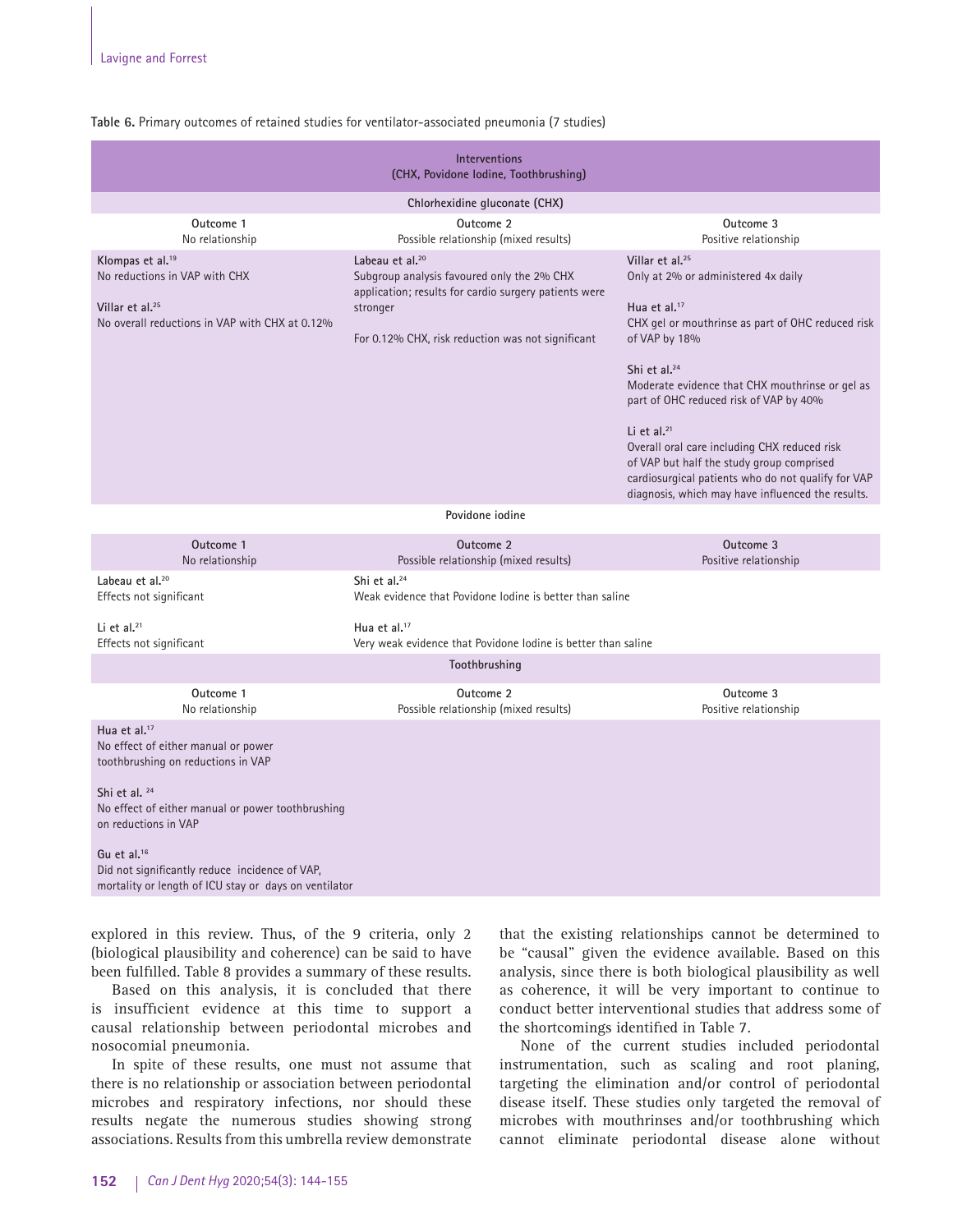| Table 7. Primary outcomes of retained studies for nosocomial pneumonia (3 studies) |  |  |  |  |  |  |
|------------------------------------------------------------------------------------|--|--|--|--|--|--|
|------------------------------------------------------------------------------------|--|--|--|--|--|--|

| <b>Interventions</b><br>(Professional oral care versus usual care) |                                                                                                                                                                                                                                                                                                                                                     |                                                                                                                                                         |  |  |  |
|--------------------------------------------------------------------|-----------------------------------------------------------------------------------------------------------------------------------------------------------------------------------------------------------------------------------------------------------------------------------------------------------------------------------------------------|---------------------------------------------------------------------------------------------------------------------------------------------------------|--|--|--|
| Outcome 1                                                          | Outcome 2                                                                                                                                                                                                                                                                                                                                           | Outcome 3                                                                                                                                               |  |  |  |
| No relationship                                                    | Possible relationship (mixed results)                                                                                                                                                                                                                                                                                                               | Positive relationship                                                                                                                                   |  |  |  |
|                                                                    | Liu et al. $22$<br>Used too many combinations of interventions. Unable to draw any conclusions from<br>the 4 included studies as to which of the various interventions actually worked.<br>Follow-up studies should be at least 24 months. Usual care should be replaced with<br>placebo.                                                           |                                                                                                                                                         |  |  |  |
|                                                                    | Kaneoka et al. <sup>18</sup><br>Same as above. Too many combinations of interventions that included professional<br>care and brushing in nursing homes sometimes with Povidone Iodine. In hospitals,<br>used brushing and chlorhexidine. Pooled results for 4 studies showed positive effects<br>but unable to differentiate which worked the best. | Sjögren et al. <sup>23</sup><br>Best results from weekly professional care,<br>brushing after each meal, and scrubbing pharynx<br>with Povidone Iodine. |  |  |  |

mechanical treatment. Ideally, for a true effect, studies should be designed to eliminate periodontal inflammation at or prior to admission to the hospital or nursing home, and to ensure that oral hygiene for these individuals is maintained on a daily basis by staff and supported by intermittent professional maintenance appointments. However, these types of studies are difficult to design as it would be considered unethical to have a control group without any oral intervention compared with a test group that maximizes oral care to determine if they would be less likely to develop pneumonia than those with existing inflammation. No research ethics board would ever approve such as study, where the control group would receive no biofilm removal or daily plaque control, thus potentially making them more vulnerable to developing pneumonia. As a result, RCTs studying this subject tend to have a control group that receives what is coined as "standard or usual care," which could end up being quite different for each participant thus confounding the results.

RCTs are necessary for satisfying the criterion of "experiment" to determine causality, but are extremely difficult to administer in hospitals and nursing homes due not only to the issue of ethics approval, as mentioned, but also to the level of illness of the individual patients or residents and to difficulties in obtaining consent, especially

| Table 8. Bradford Hill criteria results |  |
|-----------------------------------------|--|
|-----------------------------------------|--|

| <b>Bradford Hill criterion</b> | <b>Met</b> | <b>Not Met</b> |
|--------------------------------|------------|----------------|
| Strength of association        |            | X              |
| Consistency                    |            | X              |
| Specificity                    |            | X              |
| Temporality                    |            | X              |
| Dose-response                  |            | X              |
| Biological plausibility        | X          |                |
| Coherence                      | X          |                |
| Experiment                     |            | X              |
| Analogy                        |            | N/A            |

from individuals who may not have the cognitive ability to give such consent. These issues do not, however, negate the importance of ensuring good oral hygiene for this very vulnerable population group. More emphasis in hospitals and nursing homes must be placed on providing adequate oral hygiene care for their patients and residents. Dental hygienists can play a very important role in these institutional settings, and policies need to be improved to include regular oral care for these vulnerable individuals.

#### **CONCLUSION**

Based on findings from the 10 SRs and MAs investigated in this review, one can state with confidence that the answer to the proposed PICO question, "For patients in hospitals, nursing homes or long-term care facilities who are at high risk for respiratory infections, will an oral care intervention such as toothbrushing, administration of antimicrobial agents, and/or professional care, as compared to no oral care intervention (or usual oral care) reduce the risk for respiratory infections?" is "**unclear**." Current evidence is inconsistent and overall does not support oral care interventions such as toothbrushing or the administration of 0.12% CHX or povidone iodine to reduce the rate of HAP/NV-HAP or VAP. However, there is some evidence that administration of CHX at a 2% concentration or delivered 4 times daily does reduce the incidence of VAP. Additionally, the incidence of pneumonia was significantly reduced among cardiac surgery patients who received various concentrations of CHX application. Since these cardiac surgery studies were often included in the same SRs and MAs for VAP as were non-cardiac surgery patients, they were identified by the authors as confounders. They were also the source of positive outcomes for the other ICU group of patients. It is important to remember that pneumonia occurring in ventilated cardiac surgery patients does not fall under the definition of VAP and thus should not be combined with other mechanically ventilated patient studies.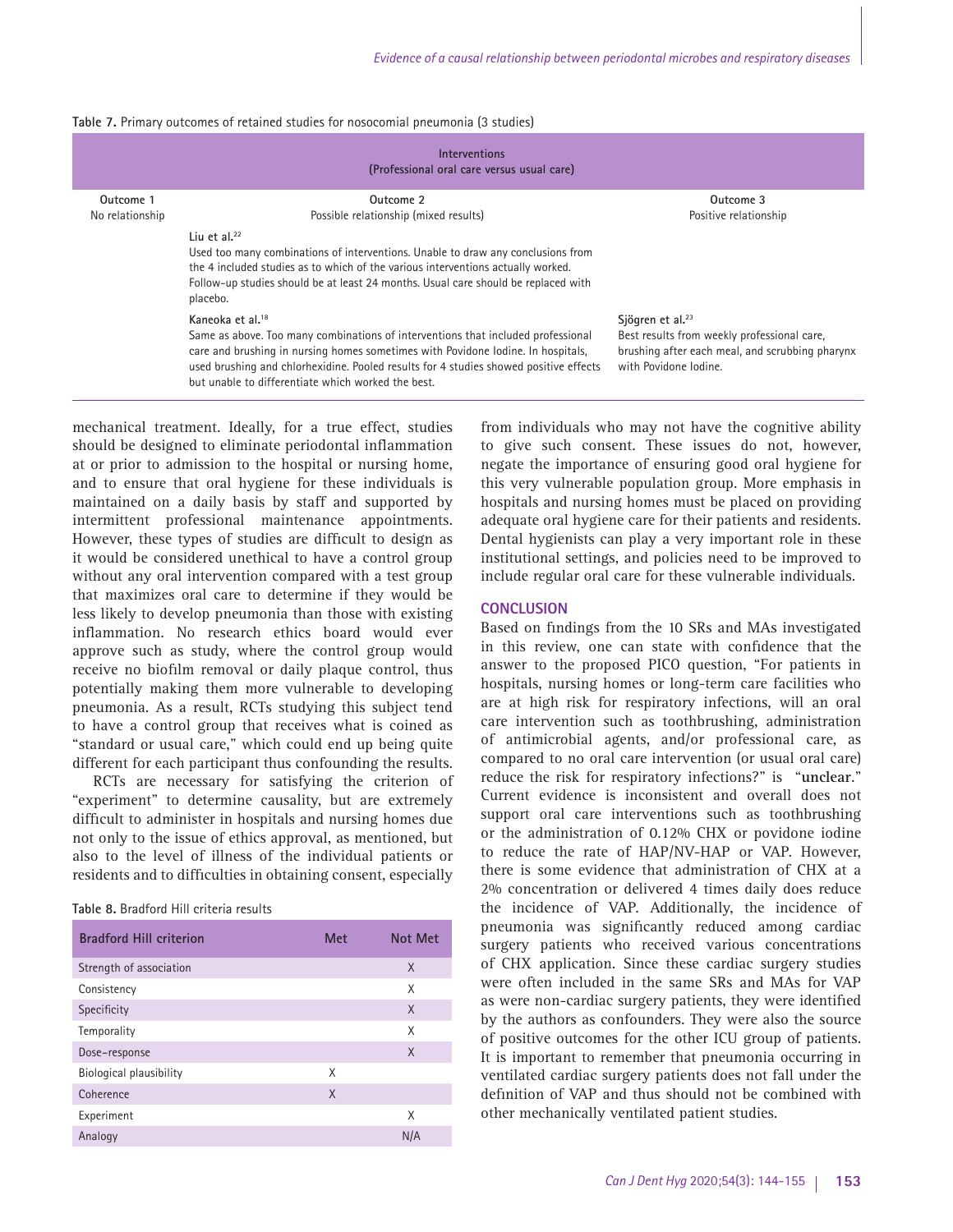Numerous issues in these published studies may have influenced the results. Future studies will need to focus on correcting the inconsistencies, particularly by 1) identifying the extent of periodontal disease in the study population; 2) using standard case definitions for periodontal disease, VAP, and NV-HAP; 3) providing a better explanation of the type and frequency of the intervention and control (i.e., usual care); 4) ensuring consistency of the target population; and 5) using the CONSORT guidelines to improve the quality of RCTs.

Two previous CDHA position papers on this topic have established associations between periodontal inflammation and respiratory diseases but neither of those papers investigated a causal link. This position paper explored whether periodontal microbes were causally related to respiratory diseases, in particular ventilator-associated pneumonia (VAP) and nosocomial pneumonia (NV-HAP). The results of this paper provide clear evidence that, although associations have been established, no causal link exists between periodontal microbes and respiratory diseases at this time.

Although a causal relationship has not been established by this umbrella review, there is still substantial evidence of an association between periodontally associated microbes and respiratory diseases, particularly VAP and

#### **REFERENCES**

- 1. Kumar PS. From focal sepsis to periodontal medicine: A century of exploring the role of the oral microbiome in systemic disease*. J Physiol.* 2017;595(2):465–76.
- 2. Miller WD. *The micro-organisms of the human mouth: The local and general diseases which are caused by them*. Philadelphia (PA): SS White Dental Mfg Co; 1890.
- 3. SUNY Downstate Health Sciences University. EBM Tutorial Guide to Research Methods [Internet] [cited 2019 July 19]. Available from: https://guides.downstate.edu/c.php?g=856794&p=6152125
- 4. Brunette DM. Causation, association and oral health–systemic disease connections. In: *The oral systemic health connection*, edited by Michael Glick. Chicago: Quintessence Publishing Co. Inc; 2014. pp. 13–26.
- 5. Forrest JL, Miller SA. *EBDM in action: Developing competence in EB practice*. Colbert (WA): ebdLibrary; 2016.
- 6. Hill AB. The environment and disease: Association or causation? *Proc Royal Soc Med.* 1965;58:295–300.
- 7. Lux J, Lavigne S. Your mouth—Portal to your body. CDHA position paper on the links between oral and general health. Part I. *Probe.* 2004;38(4):114–34.
- 8. Lux J, Lavigne S. Your mouth—Portal to your body. CDHA position paper on the links between oral and general health. Part II. *Probe.* 2004;38(4):155–71.
- 9. Lux J. Review of the oral disease–systemic disease link. Part I: Heart disease, diabetes. *Can J Dent Hyg.* 2006;40(6):288–302.
- 10. Lux J. Review of the oral disease–systemic disease link. Part II: Preterm low birth weight babies, respiratory disease. *Can J Dent Hyg.* 2007;41(1):8–21.

nosocomial pneumonia (NV-HAP). Pneumonia causes significant morbidity and mortality, particularly to individuals who are hospitalized or who reside in nursing homes and chronic care facilities. It also places a heavy burden on Canada's health care system, because of its high treatment costs. Consequently, dental hygienists could have a significant impact on reducing health care costs by helping to address the oral hygiene concerns of this very vulnerable population group.

## **ACKNOWLEDGEMENTS**

This position paper was funded by the Canadian Dental Hygienists Association. Both authors received an honorarium for this work. We wish to thank the CDHA Steering Committee for their valuable input and guidance throughout the development of this paper.

#### **CONFLICTS OF INTEREST**

The authors have declared no conflicts of interest.

- 11. Monsarrat P, Blaizot A, Kémoun P, Ravaud P, Nabet C, Sixou M, Vergnes J-N. Clinical research activity in periodontal medicine: a systematic mapping of trial registers. *J Clin Periodontol.* 2016;43:390–400. doi: 10.1111/jcpe.12534.
- 12. Lavigne SE, Forrest JL. An umbrella review of systematic reviews of the evidence of a causal relationship between periodontal disease and cardiovascular diseases: Position paper from the Canadian Dental Hygienists Association. *Can J Dent Hyg.* 2020;54(1):32–41.
- 13. Lavigne SE, Forrest JL. An umbrella review of systematic reviews of the evidence of a causal relationship between periodontal disease and adverse pregnancy outcomes: Position paper from the Canadian Dental Hygienists Association. *Can J Dent Hyg.* 2020;54(2):92–100.
- 14. Ryan R, Cochrane Consumers and Communication Review Group. *Heterogeneity and subgroup analyses in Cochrane Consumers and Communication Group reviews: Planning the analysis at protocol stage*. London (UK): Cochrane Consumers and Communication; December 2016 [cited 2020 May 7]. Available from: http://cccrg. cochrane.org
- 15. McInnes MDF, Moher D, Thombs BD, McGrath TA, Bossuyt PM, The PRISMA-DTA Group (2018). Preferred reporting items for a systematic review and meta-analysis of diagnostic test accuracy studies: The PRISMA-DTA Statement. JAMA. 2018 Jan 23;319(4):388–96. doi: 10.1001/jama.2017.19163.
- 16. Gu WJ, Gong Y-Z, Pan L, Ni Y-X, Liu J-C. Impact of oral care with versus without toothbrushing on the prevention of ventilatorassociated pneumonia: a systematic review and meta-analysis of randomized controlled trials. *Crit Care.* 2012;16:R190. http:// ccforum.com/content/16/5/R190